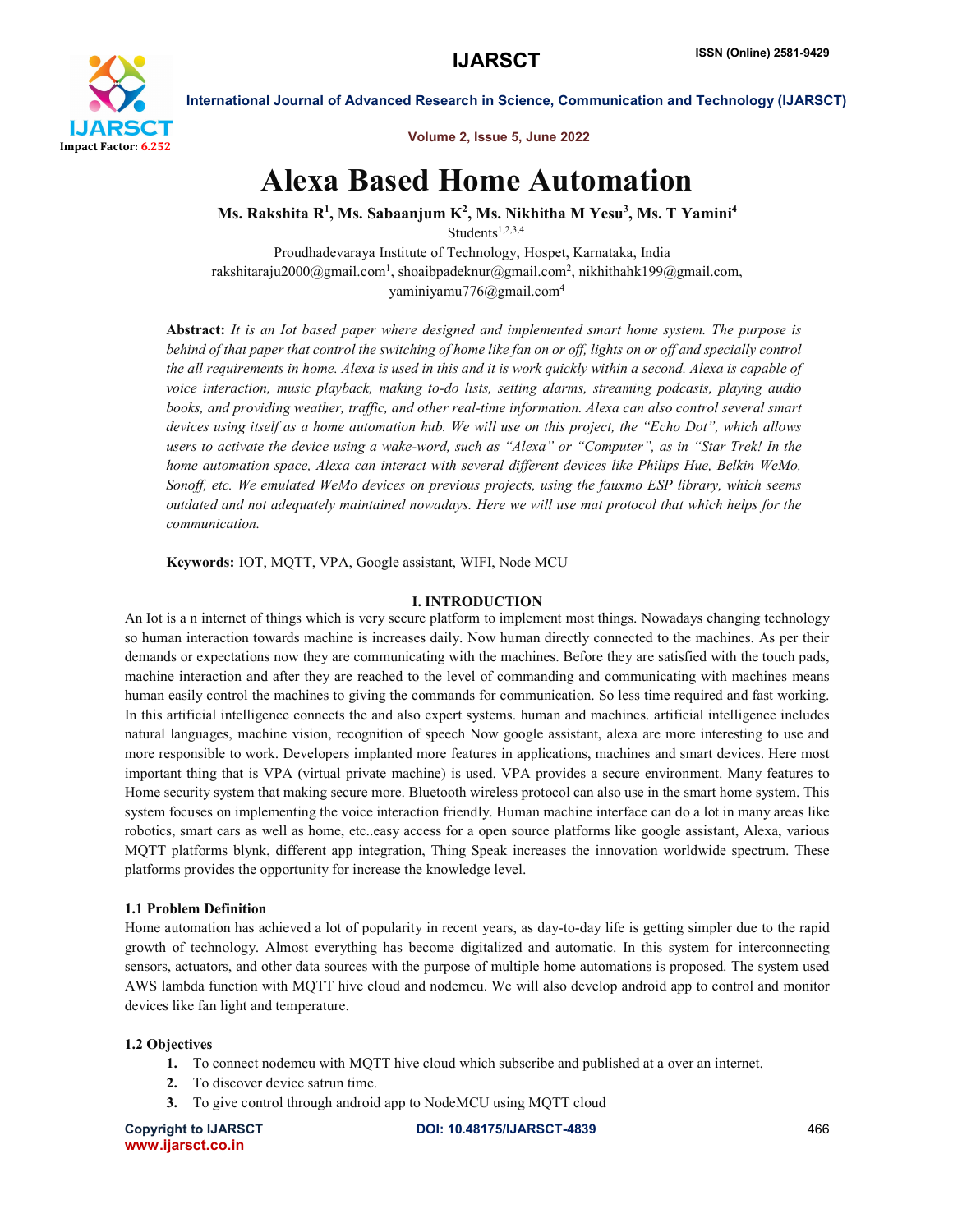

# International Journal of Advanced Research in Science, Communication and Technology (IJARSCT)

### Volume 2, Issue 5, June 2022

- 4. We will also creater outines for devices.
- 5. We will monitor sensors data on android app
- 6. Voice controlled devices.

# 1.3 Feasibility Study

This project is developed using NodeMCU and third party cloud .We are using mqtt cloud hence response time of data sending and receiving s fast. MQTT uses publish and subscribe methods somicro controller take less energy.

# II. METHODOLOGY

- 1. Node MCU can connect to local Wi-Fi network or mobile hotspot. For this project we used third party cloud i.e. Hive cloud which act as broker for node mcu and Alexa and android app.
- 2. MQTT based is TCP-IP hence connection reliability is ensured. Alexa skill developed on AWS lambda function to give skill access we will use Identity and Access Management (IAM).

# III. WORKING

- Echo Dot is a voice-controlled speaker that uses Alexa to play music, control smart home devices, make calls, answer questions, set timers and alarms, and more.
- Echo dot as soon as it loads the instruction given by the server it emerges node mcu and relay module to programmer which in turn leads to functioning of home appliances



### IV. LITERATURE

| Home Automation | Communication                | Controller                 | User Interface | Applications                                                 |
|-----------------|------------------------------|----------------------------|----------------|--------------------------------------------------------------|
| System          |                              |                            |                |                                                              |
|                 | Bluetooth                    | PIC                        | mobileapp      | Control indoor appliances                                    |
|                 | Bluetooth                    | Arduino                    | mobileapp      | control appliances indoor and<br>outdoor, within short range |
| 3.              | Bluetooth, Wi-Fi RaspberryPI |                            | mobileapp      | Control indoor appliances                                    |
|                 | Wi-Fi                        | Arduino, ESP8266 mobileapp |                | Control indoor appliances                                    |

# V. FUTURE SCOPE

The work can be extended to new levels as adoption rate of is increasing at a rapid pace and IOT has already capture the work the market. This combination of two lead to the development and implementation of much more sophisticated system. These system restrict interactions of human as most of tasks be effectively and efficiently performed by these smart systems only and traffic real time information. That increases the lot of time in human

www.ijarsct.co.in

Copyright to IJARSCT DOI: 10.48175/IJARSCT-4839 467